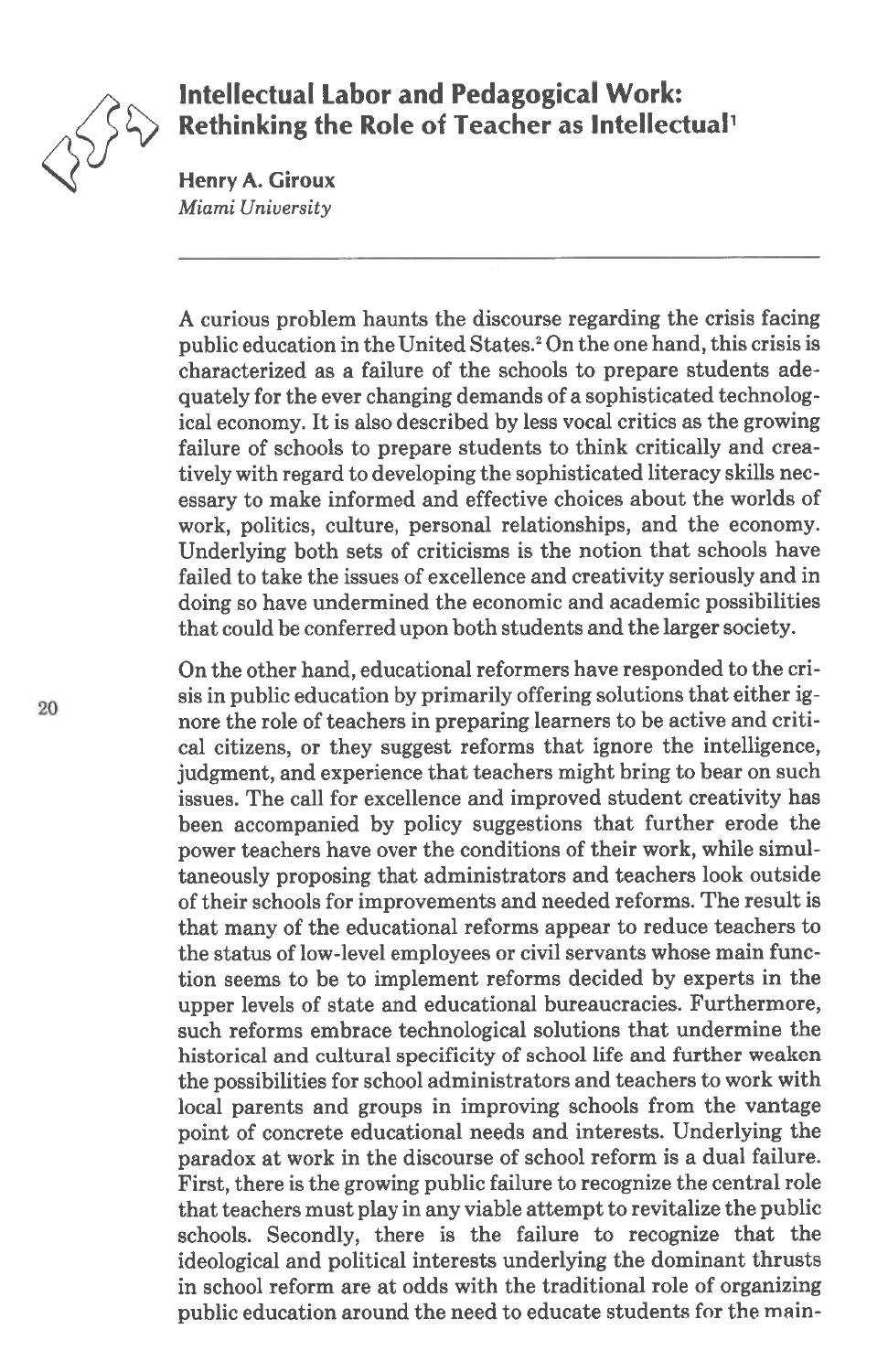tenance and defense of the traditions and principles necessary for <sup>a</sup> democratic society.

I want to argue that part of the growing crisis in public education centers around the declining competence of students and others to effectively interrogate and communicate ideational content. In other words, what is in jeopardy is not merely the ability of students to be creative, but the very capacity for conceptual thought itself. Moreover, since democratic, social, cultural, and political forms de pend on <sup>a</sup> self motivated and autonomous public, the precondition for which is critical thinking, the crisis at hand may be the very ex istence of democracy itself.

My main point will be that the crisis in creativity and critical learn ing has in large part to do with the developing trend toward the disempowerment of teachers at all levels of education. This involves not only <sup>a</sup> growing loss of power among teachers around the basic conditions of their work, but also a changing perception of their role as reflective practitioners. In effect, I will argue that teacher work is being increasingly situated within <sup>a</sup> technical and social division of labor that reduces teachers to the dictates of experts removed from the context of the classroom and serves to widen the political gap between those who control the schools and those who actually deal with curricula and students on <sup>a</sup> day-to-day basis. In the first in stance, teachers are relegated to instrumental tasks that require little or no space for oppositional discourse and social practices. Pedagogy, in this case, is reduced to the implementation of taxonomies that subordinate knowledge to forms of methodological reification, while theories of teaching are increasingly technicized and standardized in the interest of efficiency and the management and control of discrete forms of knowledge.3

Teachers are not simply being proletarianized, the changing nature of their roles and function signifies the disappearance of <sup>a</sup> form of intellectual labor central to the nature of critical pedagogy itself. Moreover, the tendency to reduce teachers to either high level clerks implementing the orders of others within the school bureaucracy or to the status of specialized technicians is part of <sup>a</sup> much larger prob lem within Western societies, <sup>a</sup> problem marked by the increasing division of intellectual and social labor and the increasing trend towards the oppressive management and administration of every day life. The current tendency to reformulate the status and nature of teacher work needs to be specified briefly before I argue for an alternative view of how teacher work should be viewed, and what the implications might be for <sup>a</sup> critical theory of schooling.

## Toward a Proletarianization of Teacher Work

Historically, the relationship between the role of educators and the larger society has been mediated by the image of the school teacher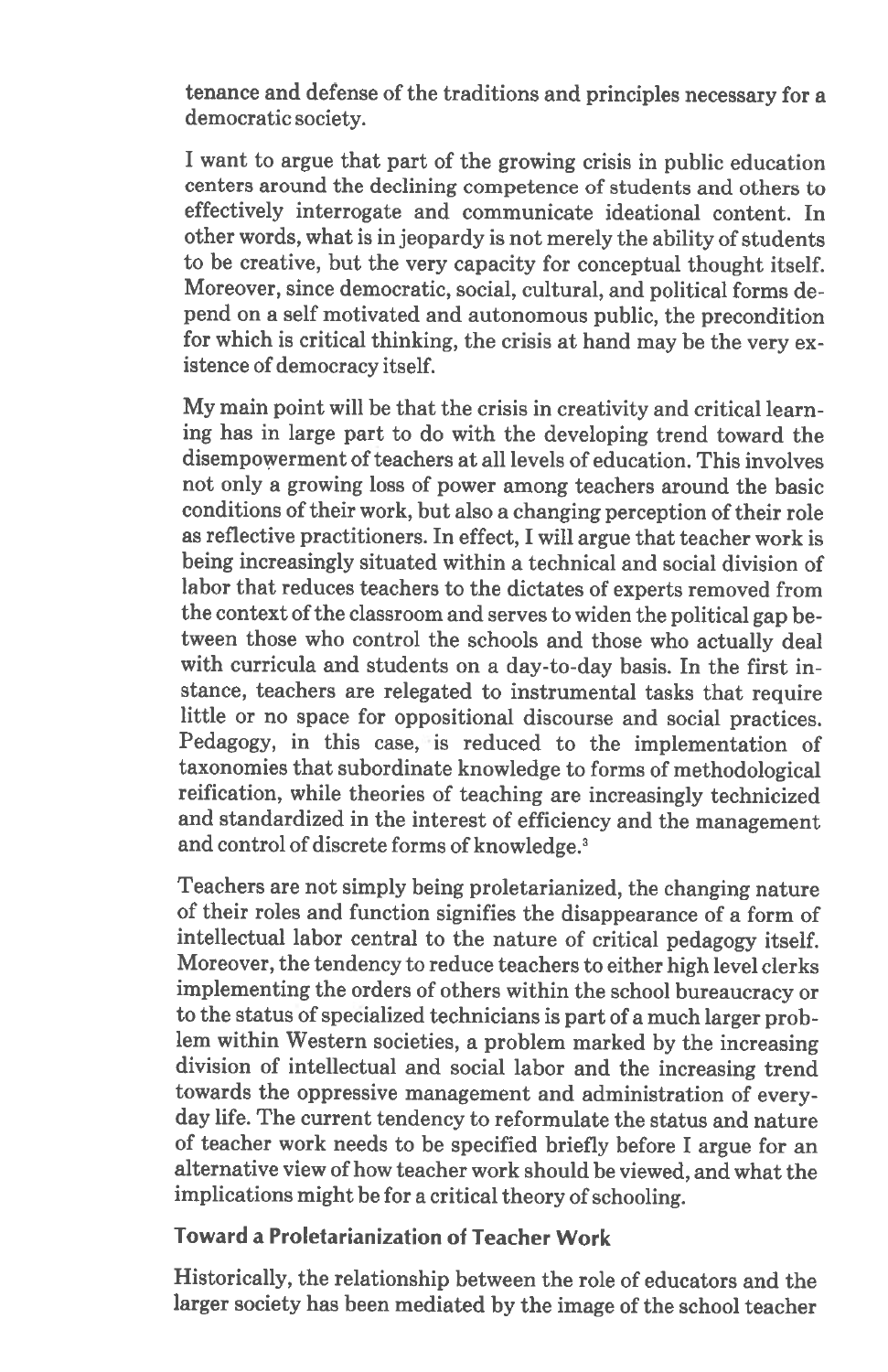as <sup>a</sup> dedicated public servant reproducing the dominant culture in the interest of the common good, and the university community as a body of social scientists who in their capacity as experts "were to educate the masses and provide direction for moral and social pro gress."4 With the advent of the twentieth century, the administra tion and organization of public schools were increasingly brought under the influence of the instrumental ideologies of corporate business interests; moreover, the growing professionalization of aca demics and their respective disciplines resulted in <sup>a</sup> redefinition of the theoretical nature of the social sciences. Increasingly, university social scientists shifted from the terrain of social reform to the role of expert as policy advisor. Within this context, the relationship be tween knowledge and power took on <sup>a</sup> new dimension as the devel opment of social science became closely linked to supporting the ideological and social practices of <sup>a</sup> business society. In charting the rise and success of the academic social sciences, Silva and Slaughter ably document how the emerging professional associations of the developing social sciences between 1865 and 1910 in the United States lent their skills and knowledge to the economic and social problems faced by the rising corporate liberal interests. In commenting on the rise of the American Economic Association, they provide an insight into the general political direction in which the professional associations and the social sciences in general were moving:

As economists were more routinely called to expert service and initiated in the politics of power, they refined their notion of constituency. Al though using the rhetoric of objective science and the public welfare, their clientele was the Progressive wing of corporate capital and other professionals. . . . Claiming to be impartial and scientific arbiters of so cial questions, they used the ideology of expertise in the interests of so cial control and developed pragmatic, technical mechanisms to consoli date and finance colonial fiscal policy, federal industrial relations com missions, and the income tax. Thus, social science experts became advo cates for the existing order, hegemonic intellectuals serving the emerging national corporate elite.<sup>6</sup>

The theoretical tenets of the natural sciences began to provide the model for dominant academic discourse and inquiry in the social sci ences. This move tended to reduce critical thought and reason to its merely technical dimensions. Within this positivistically oriented discourse, research techniques became increasingly freed from val ue judgments, useful knowledge was measured next to its manage rial capabilities, and science became synonymous with the search for transhistorical laws and the requirement that theory explain rather than constitute or determine the object under analysis.<sup>6</sup>

It is important to stress that the primacy of technical and economic rationality did more than devalue the importance of moral and reli gious reason in everyday life; it also strengthened relations of de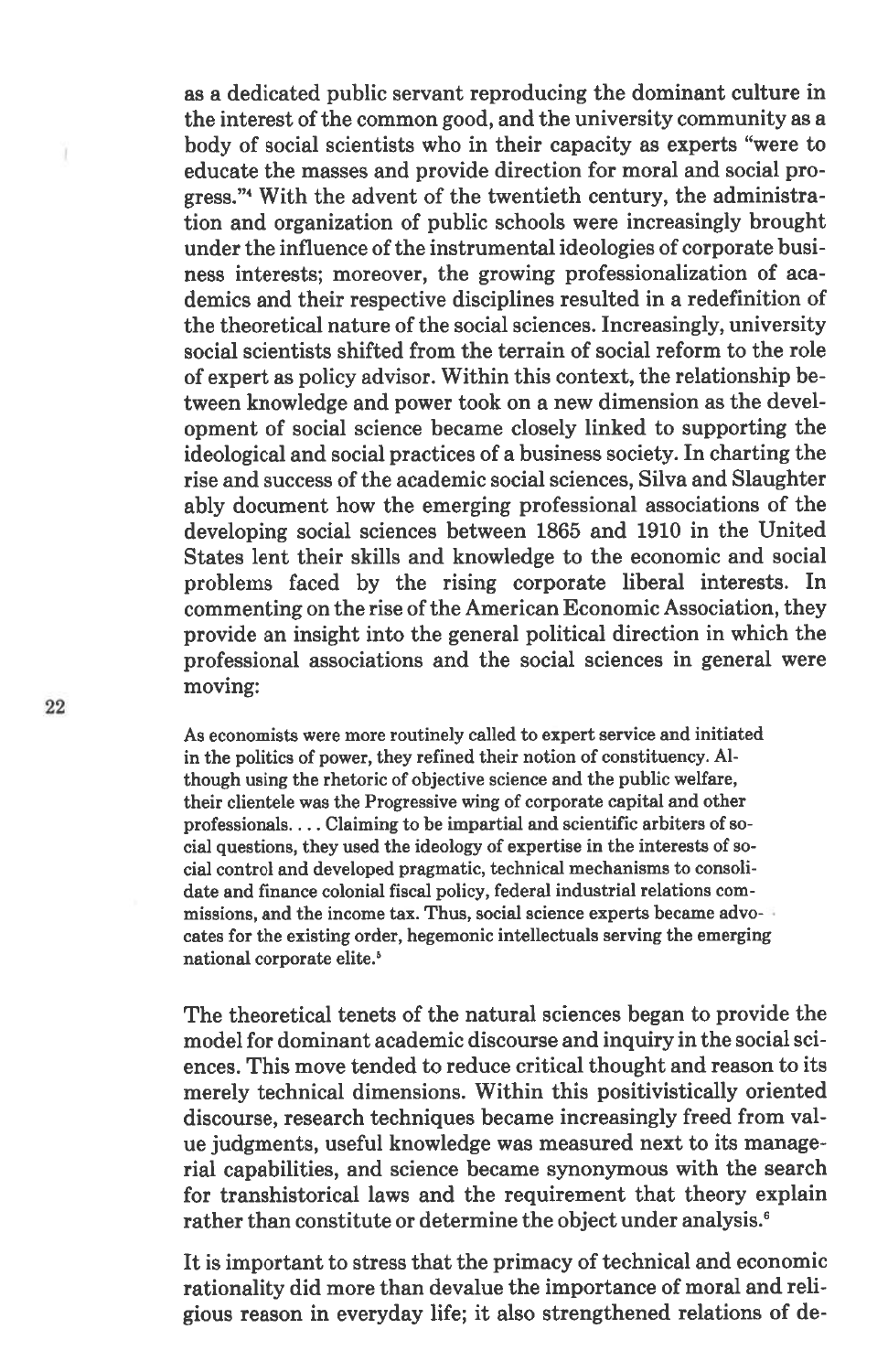pendency and powerlessness for ever widening groups of people through the social practices of an industrial ideology and psychology that reached far into the culture industry and other spheres of pub lic life.7 Underlying this technical rationality and its accompanying rationalization of reason and nature was <sup>a</sup> call for the separation of conception from execution, the standardization of knowledge in the interest of managing and controlling it, and the devaluation of criti cal intellectual work for the primacy of practical considerations. The history of this emerging technocratic rationality in both the schools and in public life has been repeated many times, and it need not be reinvented here, but its effects have taken on <sup>a</sup> special signifi cance in the 1980s and can be seen in a number of areas.<sup>8</sup>

One area in which the dominance of technocratic rationality is manifest is in the training of prospective teachers. As Kliebard,<sup>9</sup> Zeichner,<sup>10</sup> and others<sup>11</sup> have pointed out, teacher education programs in the United States have long been dominated by their behavioristic orientation towards issues of mastery and methodological refinement as the basis for developing teacher com petence. The normative and political implications of this approach are made clear by Zeichner:

Underlying this orientation to teacher education is <sup>a</sup> metaphor of "pro duction," <sup>a</sup> view of teaching as an "applied science" and <sup>a</sup> view of the teacher as primarily an "executor" of the laws and principles of effective teaching. Prospective teachers may or may not proceed through the cur riculum at their own pace and may participate in varied or standardized learning activities, but that which they are to master is limited in scope (e.g., to <sup>a</sup> body of professional content knowledge and teaching skills) and is fully determined in advance by others often on the basis of re search on teacher effectiveness. The prospective teacher is viewed pri marily as <sup>a</sup> passive recipient of this professional knowledge and plays little part in determining the substance and direction of his or her prep aration program."

Within this overly behavioristic model of education, teachers are viewed less as creative and imaginative thinkers, who can transcend the ideology of methods and means in order to critically evaluate the purpose of educational discourse and practice, than as obedient civil servants dutifully carrying out the dictates of others. All too often teacher education programs lose sight of the need to educate stu dents to be teacher-scholars by developing educational courses that focus on the immediacy of school problems and substitute the dis course of management and efficiency for <sup>a</sup> critical analysis of the underlying conditions that structure school life. Instead of helping prospective teachers to think about who they are and what they should do in classrooms, or what their responsibility might be in in terrogating the means and ends of specific school policy, students are often trained to share techniques on how to control student dis cipline, teach <sup>a</sup> given subject effectively, organize <sup>a</sup> day's activities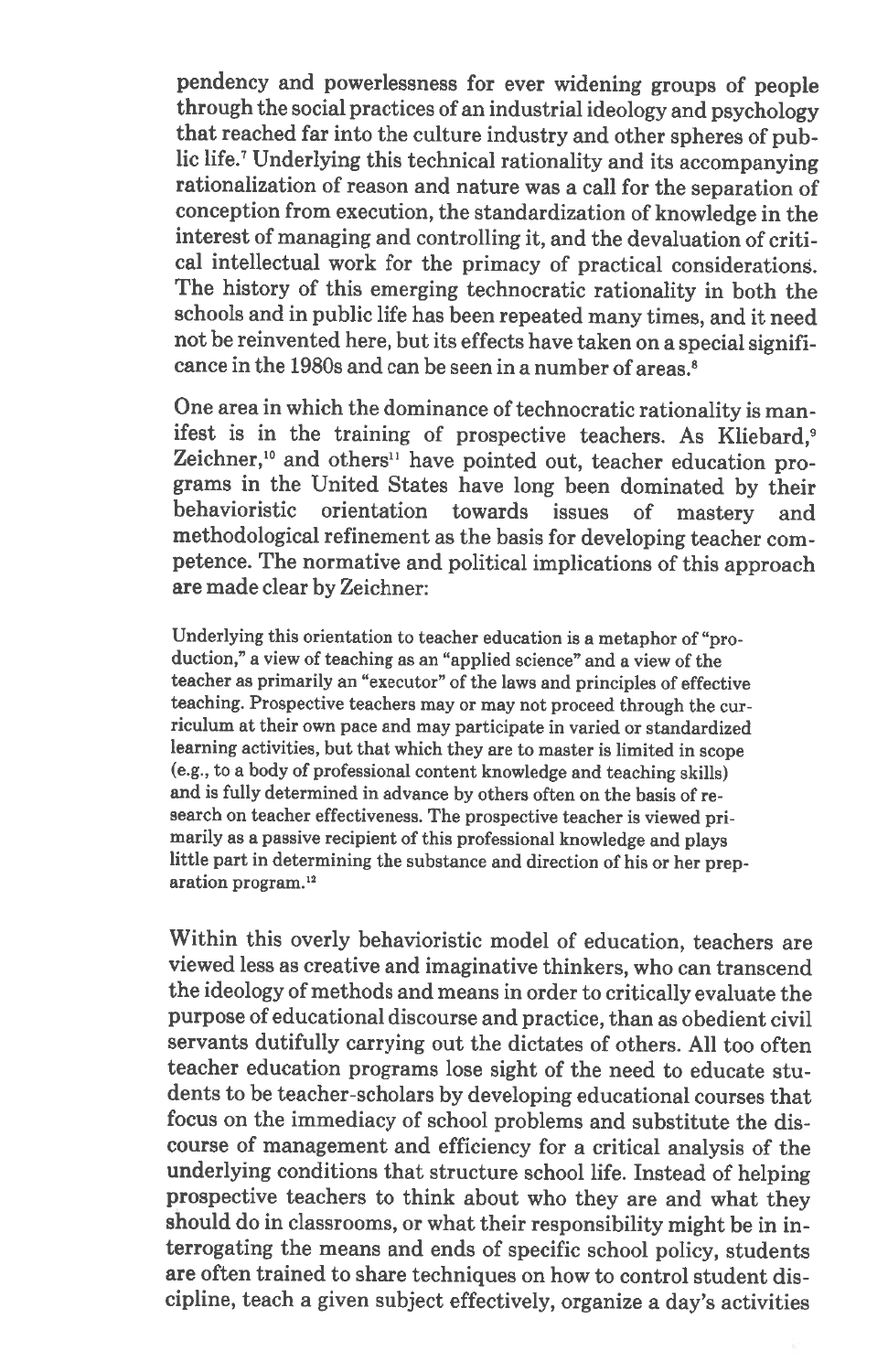as efficiently and in as orderly <sup>a</sup> way as possible. The emphasis is on finding out what works! The form of technical rationality that underlies this type of educational training is not confined to under graduate programs. Its logic exercises <sup>a</sup> strong influence on graduate programs as well, programs that are often intended to promote what is euphemistically called "educational leadership." For instance, it was noted in <sup>a</sup> recent study of doctoral programs in education that "Research in education is preoccupied with techniques, rather than with the inquiry into the nature and course of events—with 'how to' rather than 'what,' with form rather than substance. . . . Too often students in education. . . have difficulty even finding serious ques tions worth addressing."13

If prospective teachers are often trained to be specialized techni cians, future school administrators are trained in the image of the social science expert. Richard Bates<sup>14</sup> and William Foster,<sup>15</sup> for instance, have pointed out that much of the training for school administrators, principals, and superintendents is narrowly technical, concerned primarily with producing <sup>a</sup> marriage between organiza tion theory and the principles of "sound" business management. Inherent in such training is the notion that complex language systems, management controls, and systems of accountability are beyond the grasp of either teachers or the average layperson. The technocratic consciousness embodied in this view is not only at odds with the notion of decentralized control and the principles of participatory democracy, it also presents an ahistorical and depoliticized view of school governance and policy. Schools are not seen as sites of struggle over different orders of representation, or as sites that embody particular configurations of power that shape and structure activities of classroom life. On the contrary, schools be come reduced to the sterile logic of flow charts, a growing separation between teachers and administrators, and an increasing tendency toward bureaucratization. Thus the logic of technocratic rationality serves to remove teachers from participating in <sup>a</sup> critical way in the production and evaluation of school curricula. For example, the form that school knowledge takes and the pedagogy used to legiti mate it become subordinated to the principles of efficiency, hierar chy, and control.

One consequence is that decisions and questions over what counts as knowledge, what is worth teaching, how one judges the purpose and nature of instruction, how one views the role of school in society, and what the latter implies for understanding how specific social and cultural interests shape all levels of school life, is removed from the collective influence of teachers themselves. The relationship be tween the bureaucratization of schools and the specific structuring of knowledge is illuminated in the following:

The major demands placed upon the structures of knowledge by bureaucratized schools are: that the knowledge be divided into compo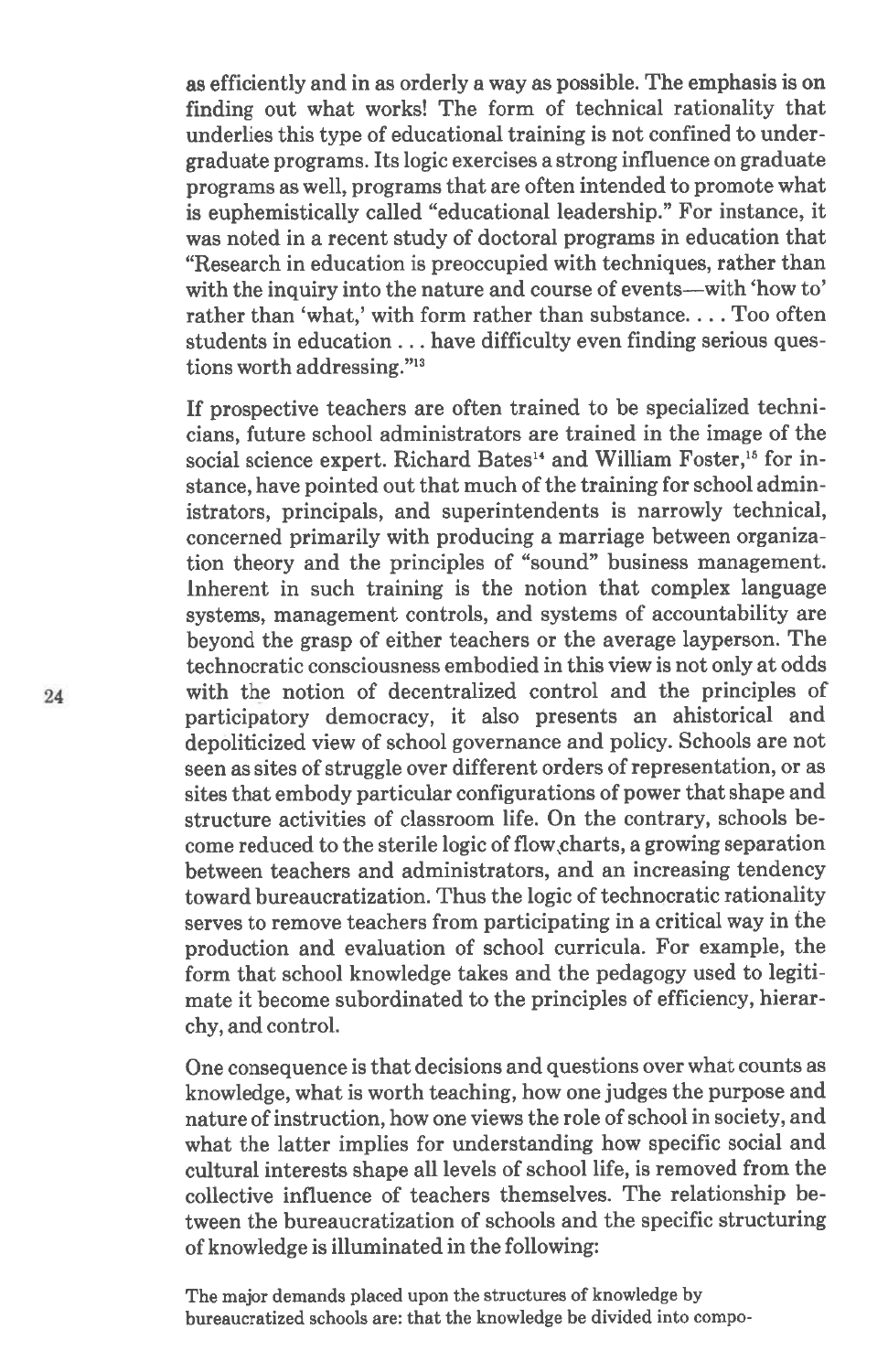nents or relatively discrete components; that the units of knowledge be ordered in sequence; that the knowledge be communicable from one per son to another using conventional media of communication; that success in acquisition of part, if not most, of the knowledge is recordable in quantifiable form; that the knowledge be objectified in the sense of having an existence independent of its human origins; that the knowl edge is stratified into various levels of status or prestige; that knowledge based upon concrete experience be treated as low status, but that knowl edge expressed in abstract and generalized principles be regarded as having high status.16

The increasing tendency to reduce teacher autonomy in the devel opment and planning of curricula is also evident in the production of prepackaged curriculum materials that contribute to <sup>a</sup> form of deskilling among teachers. For instance, Apple'7 has pointed to ele mentary school science curricula packages whose underlying ration ality oriented teachers to simply carrying out predetermined con tent and instructional procedures. Similarly, the principles at work in this rationality are also found in many school textbooks and man agement pedagogies. In many school textbooks knowledge is broken down into discrete parts, standardized for easier management and consumption, and published with the intent of being marketed for large general student audiences.<sup>18</sup> Furthermore, there is a growing adoption by schools of forms of pedagogy that routinize and stand ardize classroom instruction. This is evident in the proliferation of instructional based curricula and management schemes, compe tency based learning systems, and similar approaches such as mas tery learning. These are basically management pedagogies because the central question regarding learning is reduced to the problem of management, that is, "how to allocate resources (teachers, students, and materials) to produce the maximum number of certified.. . stu dents within <sup>a</sup> designated time."'9

The principles underlying management pedagogies are at odds with the notion that teachers should be actively involved in producing curricula materials suited to the cultural and social contexts in which they teach. Questions regarding cultural specificity, teacher judgment, and how student experiences and histories relate to the learning process itself are ignored. One could go even further and say that the issues embodied in such questions represent <sup>a</sup> mode of teacher autonomy and control that are <sup>a</sup> positive hindrance to those school administrators who believe that excellence is <sup>a</sup> quality to be displayed primarily in higher reading, math, and college board scores. This becomes more obvious in light of the major assumption underlying management pedagogy: that the behavior of teachers needs to be controlled and made consistent and predictable across different schools and student populations. The pay-off for school systems is not merely the touting of more manageable forms of ped agogy. This type of school policy also makes for good public rela tions in that school administrators can provide technical solutions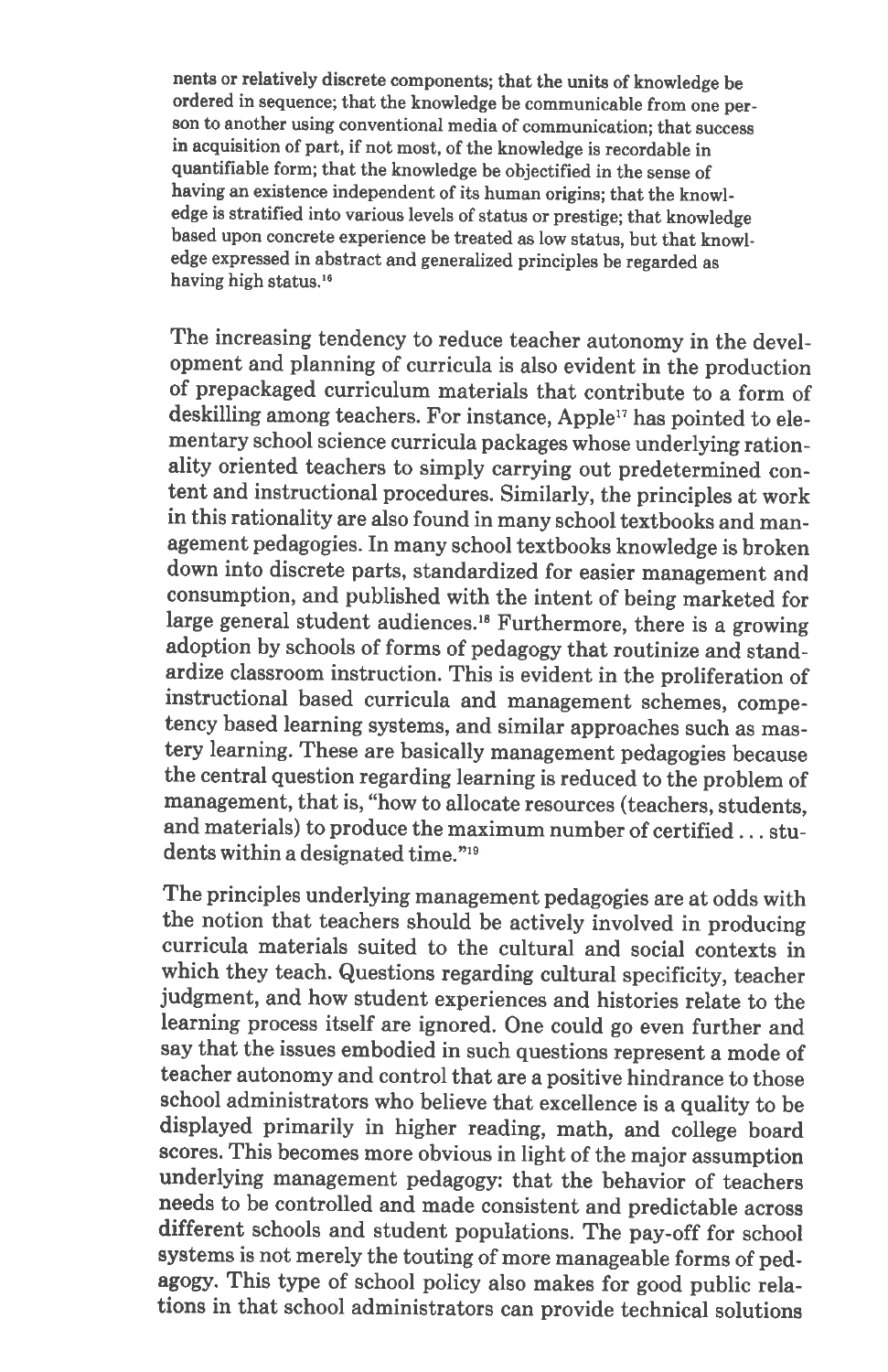to the complex social, political, and economic problems that plague their schools while simultaneously invoking the principles of ac countability as an indicator of success. In other words, if the prob lem can be measured, it can be solved. The following statement by some Chicago school administrators enamored of management ped agogy points to the ideology behind the growing proletarianization and deskilling of teacher work:

Providing materials that were centrally developed and successfully field tested would: 1) reduce greatly the time needed to prepare and organize materials; 2) require little inservice time; 3) be economical for schools in Chicago and elsewhere to implement; 4) standardize the definition, sequencing, and quality of instruction necessary for mastery of each ob jective; 5) reduce greatly the time needed for developing lesson plans; and 6) be easy for substitutes to use.<sup>20</sup>

Underlying this approach to educational reform is a mode of technocratic rationality that restricts curricula and student diversity and simultaneously refuses to address seriously the issue of how to deal pedagogically with less privileged learners. In the first instance, the narrowing of curricula choices to <sup>a</sup> back-to-basics format, and the introduction of lock-step, time-on-task pedagogies operates from the pedagogically erroneous assumption that all students can learn from the same materials, pedagogies, and modes of evaluation. The notions that students come from different histories, embody differ ent experiences, linguistic practices, cultures, and talents is ignored. Similarly, the current drive among school reformers to deny <sup>a</sup> high school diploma to students who don't pass <sup>a</sup> comprehensive gradu ating exam, or to deny entrance to undergraduate and graduate schools to students who don't measure up to the call for higher scores on any one of <sup>a</sup> number of tests represents <sup>a</sup> technological solution to <sup>a</sup> highly charged political and social problem. The cen tral issue that needs to be interrogated is how public schools and in stitutions of higher education might be systematically failing cer tain groups of students, or how they might re-evaluate the nature and structure of their own approaches to teaching and learning so as to take seriously their obligation to educate all students to be pro ductive citizens. K. Patricia Cross sums the problem up well:

Clearly, we cannot afford to "improve" educational institutions at the ex pense of society. But it is distressing to see how many well-meaning but short-sighted legislators and educators are taking advantage of the cur rent mandates for excellence by supporting proposals that can have the effect of eliminating from local high schools and colleges the very stu dents who need them most. Some years ago, <sup>a</sup> wag said of Admiral Hyman Rickover's elitist recommendations for education, "Save the best; shoot the rest." Selection is the easy route to quality—but it is <sup>a</sup> swinging-pendulum solution that fails to address the underlying prob lems of curriculum, instruction, and teacher training.<sup>21</sup>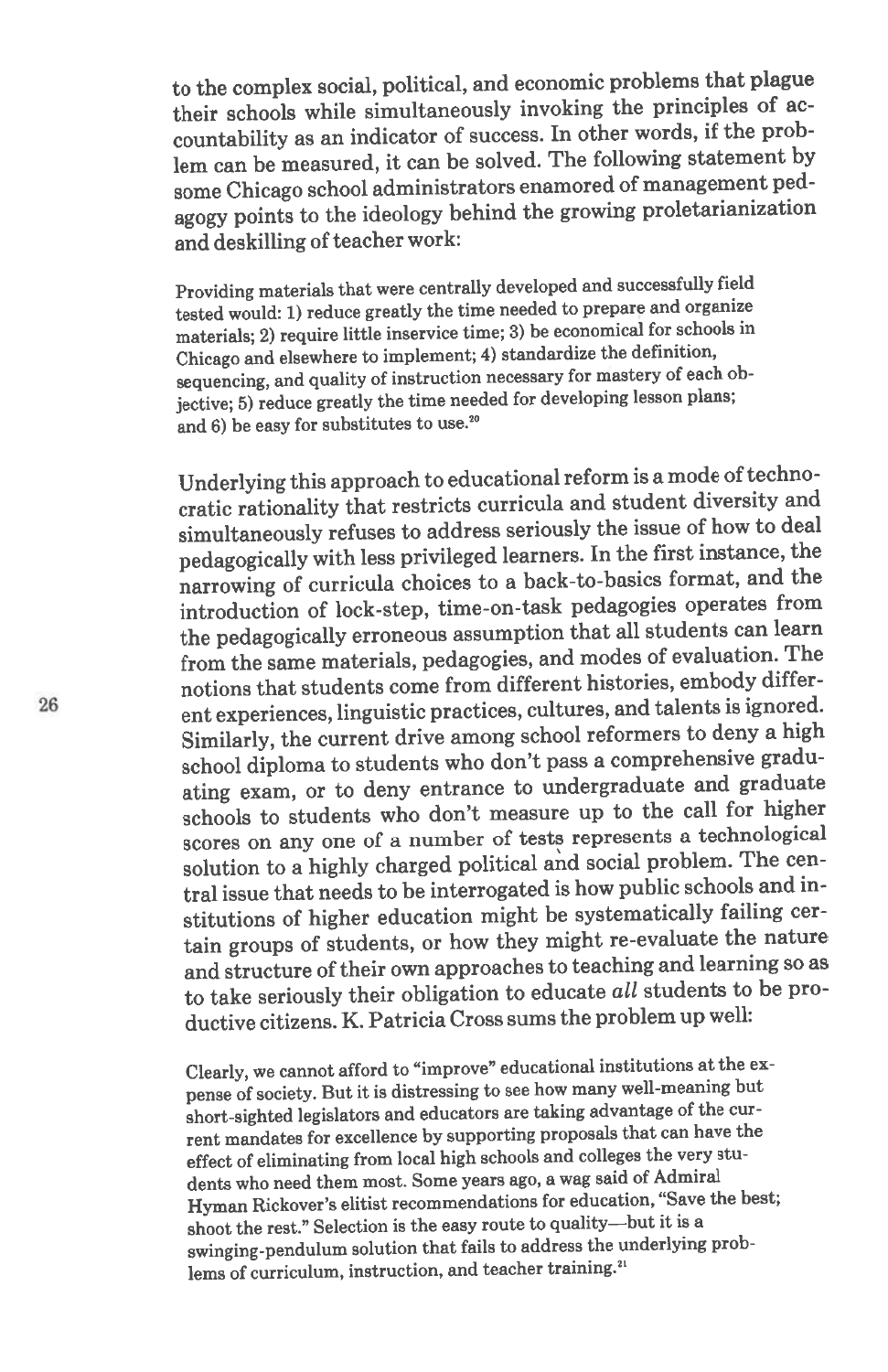## Rethinking the Nature of the Intelledual

What I have tried to do in the previous section is point to the various ideological and material forces at work in the United States that currently undermine the conditions of work necessary for teachers to assume the posture of thoughtful, critical, educational leaders. In what follows, I want to argue that one way to rethink and restructure the nature of teacher work is to view teachers as intellectuals. The category of intellectual is helpful in <sup>a</sup> number of ways. First, it pro vides a theoretical basis for examining teacher work as a form of intellectual labor. Secondly, it clarifies the ideological and material conditions necessary for intellectual work. Thirdly, it helps to illu minate the various modes of intelligibility, ideologies, and interests that are produced and legitimated by teacher work.

By viewing teachers as intellectuals, we can illuminate and recover the rather general notion that all human activity involves some form of thinking. That is, no activity, regardless of how routinized it might become, is abstracted from the functioning of the mind in some capacity. This is a crucial issue because by arguing that the use of the mind is a general part of all human activity, we dignify the human capacity for integrating thinking and practice and in doing so highlight the core of what it means to view teachers as reflective practitioners. Within this discourse, teachers can be seen not merely as "performers professionally equipped to realize effectively any goals that may be set for them. Rather, [they should] be viewed as free men and women with a special dedication to the values of the intellect and the enhancement of the critical powers of the young." $22$ 

Furthermore, viewing teachers as intellectuals provides <sup>a</sup> strong cri tique of those ideologies that legitimate social practices that sepa rate conceptualization, planning, and designing from the processes of implementation and execution. It is important to stress that teachers must take active responsibility for raising serious questions about what they teach, how they are to teach it, and what the larger goals are for which they are striving. This means that they must take <sup>a</sup> responsible role in shaping the purposes and conditions of school ing. Such a task is difficult within a division of labor where teachers have little influence over the ideological and economic conditions of their work. Moreover, there is <sup>a</sup> growing political and ideological tendency as expressed in the current debates on educational reform to abstract teachers and students from their histories, cultures, and experiences in the name of pedagogical approaches that will make schooling more instrumental, which generally means that teachers and students alike are "situated" within curricula approaches and instructional management schemes that reduce their roles to either implementing or receiving the goals and objectives of publishers, outside experts, and others far removed from the specificities of daily classroom life. This issue becomes all the more important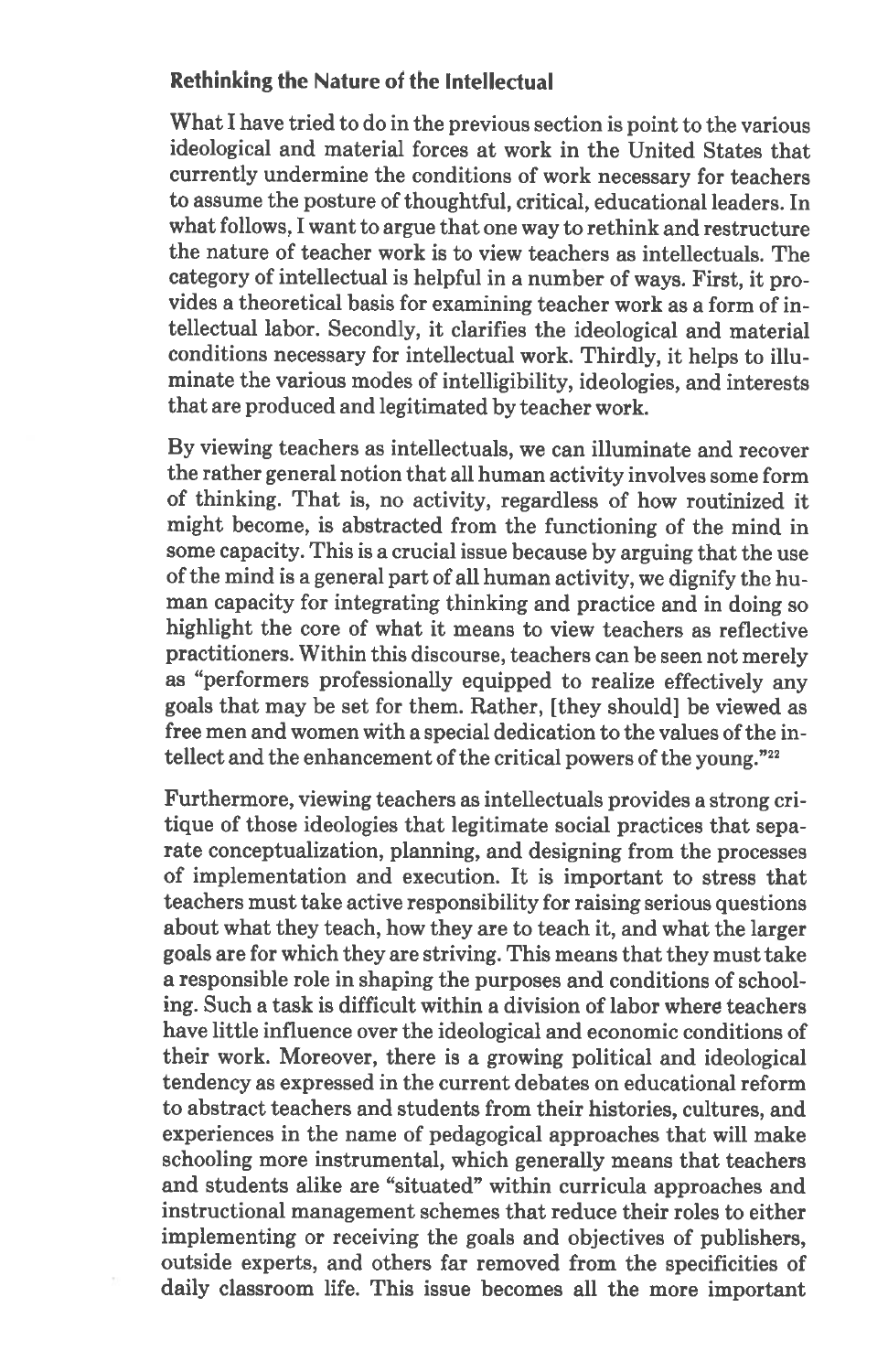when seen as part of the growing objectification of human life in general. The concept of teacher as intellectual provides the theoretical posture to fight against this type of ideological and pedagogical imposition.

Moreover, the concept of intellectual provides the basis for interro gating the specific ideological and economic conditions under which intellectuals as <sup>a</sup> social group need to work in order to function as critical, creative human beings. This last point takes on <sup>a</sup> normative and political dimension and seems especially relevant for teachers. For if we believe that the role of teaching cannot be reduced to merely training in the practical skills, but involves instead the edu cation of a group of intellectuals vital to the development of a democratic society, then the category of intellectual becomes <sup>a</sup> way of linking the purpose of teacher education, public schooling, and inservice training to the very principles necessary for the development of <sup>a</sup> democratic order and society.

Neither teacher training institutions nor the public schools them selves have seriously viewed themselves historically as important sites for educating teachers as intellectuals. In part, this has been due to the pervasiveness of <sup>a</sup> growing technocratic rationality that separates theory from practice and contributes to the development of modes of pedagogy that ignore teacher creativity and insight; it is also due to the predominance of theories and forms of school leadership and organization that give teachers little control over the na ture of their work. The latter not only shape the structure and experiences of what teachers do in schools, but also the way in which they are prepared in teacher training institutions. What is generally overriding in most teacher education programs is the emphasis on having prospective educators master pedagogical techniques that generally eschew questions of purpose and the discourse of critique and possibility.

I have argued that by viewing teachers as intellectuals we can begin to rethink and reform those historical traditions and conditions that have prevented schools and teachers from assuming their full poten tial as active, reflective scholars and practitioners. But I want to both qualify this point and extend it further. <sup>I</sup> believe that it is im perative not only to view teachers as intellectuals, but also to contextualize in political and normative terms the concrete social functions that teachers perform. In this way, we can be more specific about the different relationships that teachers have both to their work and to the society in which such work takes place. I want to de velop this position in <sup>a</sup> more detailed way below.

Any attempt to reformulate the role of teachers as intellectuals has to also include the broader issue of how to view educational theory in general. It is imperative to view educational theory as <sup>a</sup> form of so cial theory. <sup>I</sup> say imperative because if seen as <sup>a</sup> form of social the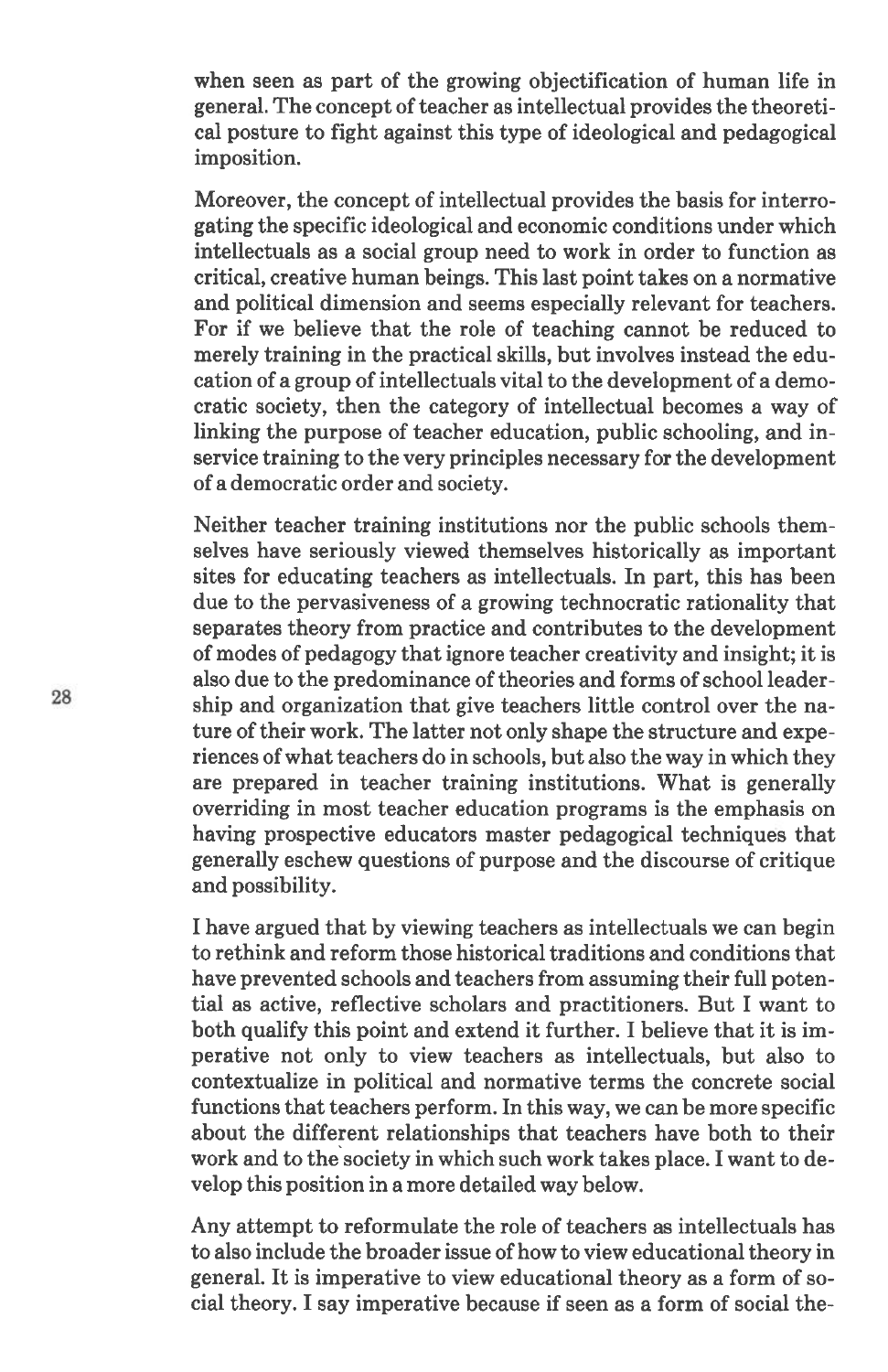ory, the discourse of educational theory can be understood and in terrogated as representing forms of knowledge and social practice that legitimate and reproduce particular forms of social life. Educa tional theory in this case is not viewed as merely the application of objective scientific principles to the concrete study of schooling and learning. Instead, it is seen as an eminently political discourse that emerges from and characterizes an expression of struggle over what forms of authority, orders of representation, forms of moral regula tion, and versions of the past and future should be legitimated, passed on, and debated within specific pedagogical sites. All forms of educational theory and discourse represent <sup>a</sup> form of ideology that has an intimate relation to questions of power. This is evident in the way such discourses arise out of and structure the distinctions between high and low status knowledge, legitimate cultural forms that reproduce specific class, racial, and patriarchal interests, and help to sustain specific organizational patterns and classroom social relations.

Educational theory should also be seen as having <sup>a</sup> deep commit ment to developing schools as sites that prepare students to partici pate in and struggle to develop democratic public spheres. This means that the value of educational theory and practice should be linked to providing the conditions for teachers and students to un derstand schools as public spheres dedicated to forms of self and so cial empowerment. It also means defining teacher work against the imperative to develop knowledge and skills that provide students with the tools they will need to be leaders rather than simply man agers or skilled civil servants. Similarly, it means fighting against those ideological and material practices that reproduce privileges for the few and social and economic inequality for the many.

By politicizing the notion of schooling and revealing the ideological nature of educational theory and practice, it becomes possible to be more specific in defining the meaning of the category of the intellectual and to interrogate the political and pedagogical function of the intellectual as <sup>a</sup> social category. There are two related but separate points by which to venture a definition of the intellectual. The more general definition is rooted in a quality of mind that is characterized as having <sup>a</sup> creative, critical and contemplative relationship to the world of ideas. Richard Hofstadter epitomizes this position in his distinction between the meaning of intellect and the meaning of intelligence. Intelligence, for him, is "an excellence of mind that is em ployed within <sup>a</sup> fairly narrow, immediate predictable range; it is <sup>a</sup> manipulative, adjustive, infailingly practical quality. . . Intellect, on the other hand, is the critical, creative, and contemplative side of mind. Whereas intelligence seeks to grasp, manipulate, reorder, ad just, intellect examines, ponders, wonders, theorizes, criticizes, imagines."23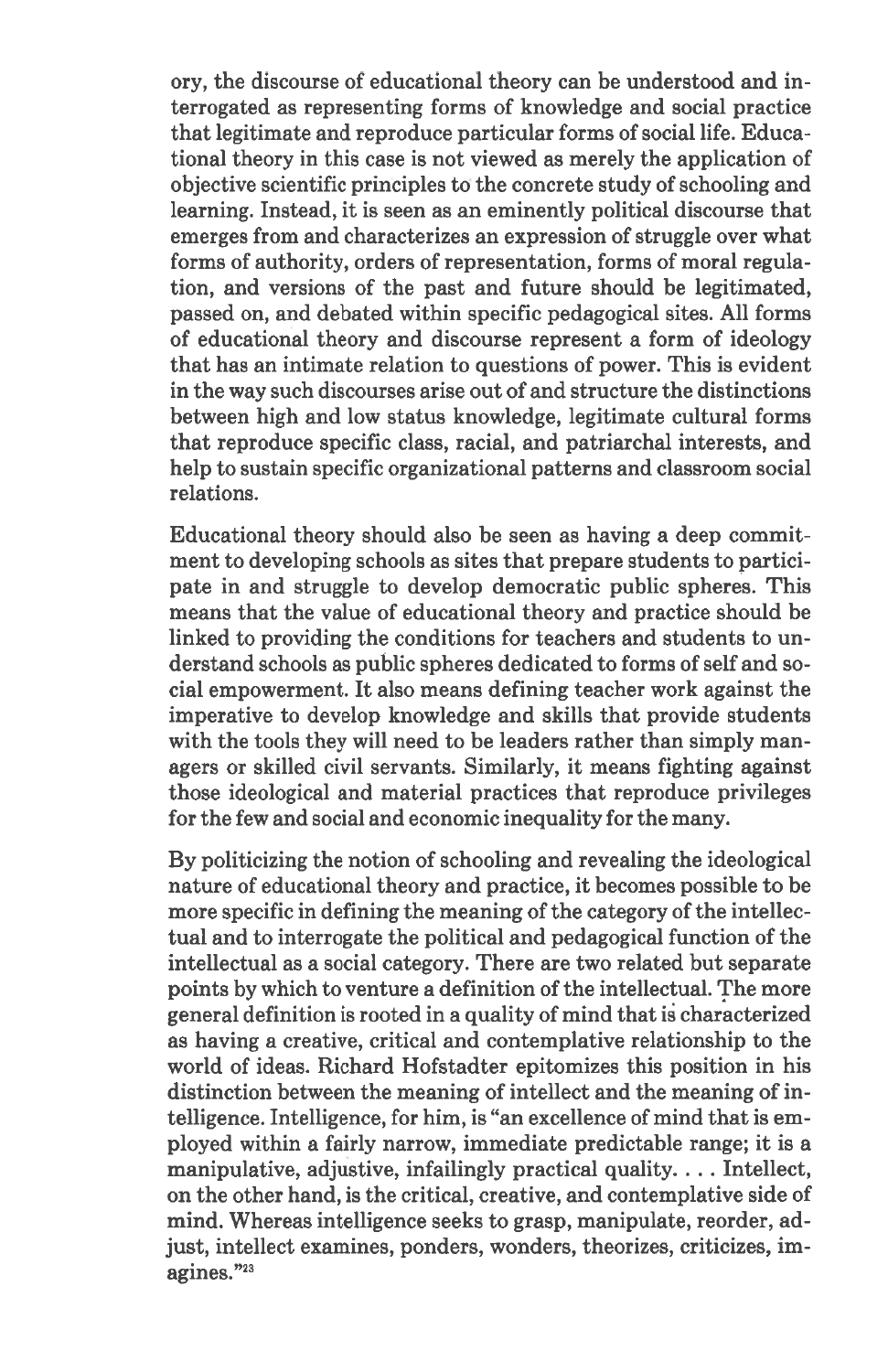Paul Piccone provides <sup>a</sup> similar distinction but places it within <sup>a</sup> larger social context:

Unless one fudges the definition of intellectuals in terms of purely for mal and statistical educational criteria, it is fairly clear that what mod ern society produces is an army of alienated, privatized, and uncultured experts who are knowledgeable only within very narrowly defined areas. This technical intelligentsia, rather than intellectuals in the traditional sense of thinkers concerned with the totality, is growing by leaps and bounds to run the increasingly complex bureaucratic and industrial ap paratus. Its rationality, however, is only instrumental in character, and thus suitable mainly to perform partial tasks rather than tackling sub stantial questions of social organization and political direction.<sup>24</sup>

Herb Kohl is more specific and provides <sup>a</sup> definition of the intellec tual that relates it directly to teachers. He writes:

An intellectual is someone who knows about his or her field, has <sup>a</sup> wide breadth of knowledge about other aspects of the world, who uses experi ence to develop theory and questions theory on the basis of further expe rience. An intellectual is also someone who has the courage to question authority and who refuses to act counter to his or her own experience and judgment.<sup>25</sup>

In my view all of these positions make distinctions that are impor tant but fall into the problem of suggesting that intellectual inquiry is either the repository of specific groups of people or that the qual ity of intellectual inquiry is only operative within specific social functions. This is not meant to suggest that the question of what qualities of mind constitute intellectual inquiry is not an important one. These positions are informative in that they suggest that intel lectual inquiry is characterized by someone who has <sup>a</sup> breadth of knowledge about the world, who views ideas in more than instru mental terms, and who harbors a spirit of inquiry that is critical and oppositional, one that is true to its own impulses and judgments. But a distinction has to be made in this case between those charac teristics of intellectual inquiry as they exist in various degrees and proportions among different individuals and the social function of intellectual work itself.

## **Notes**

- 1. Part II of this article will appear in Volume 3, No. 2. This paper draws upon and expands <sup>a</sup> number of ideas that will appear in my forthcoming book (with Stanley Aronowitz), Education under siege, South Hadley, MA: Bergin & Garvey.
- 2. The discourse of crisis in public education has been dealt with in <sup>a</sup> series of reports and books, including the following: The National Commission on Excellence (1983), A nation at risk: The imperative for educational re form, Washington, DC; Task Force on Education for Economic Growth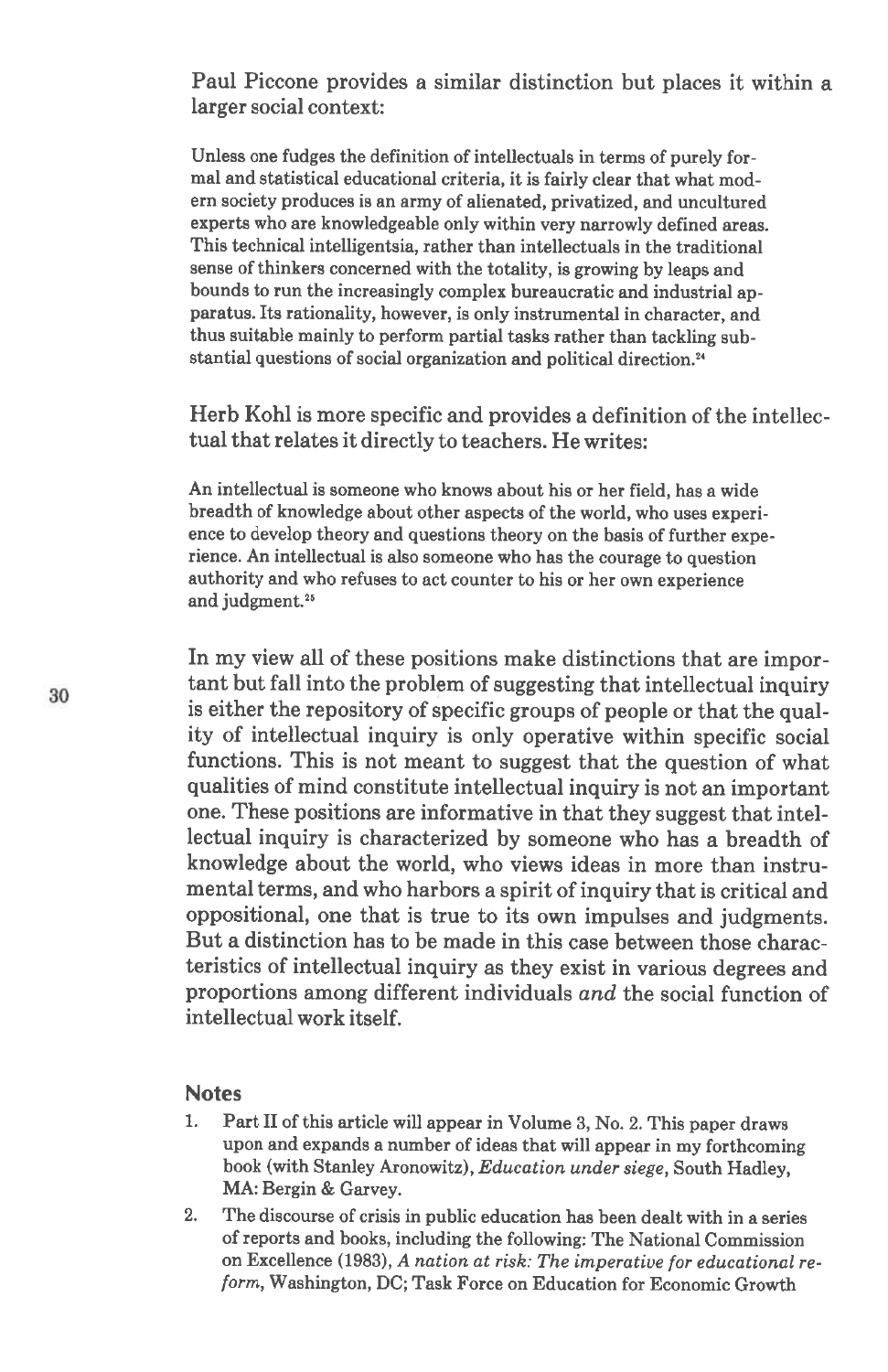(1983), Action for excellence: A comprehensive plan to improve our nation's schools, Denver: Education Commission of the States; The Col lege Entrance Examination Board (1983), Academic preparation for col lege, New York: Author; Twentieth Century Fund Task Force on Federal Elementary and Secondary Education Policy (1983), Making the grade, New York: Author; Carnegie Corporation of New York (1983), Education and economic progress: Toward <sup>a</sup> national educational policy, New York: Author; John Goodland (1984), A place called school: Promise for the fu ture, New York: McGraw-Hill; Ernest L. Boyer (1983), High school: A re port on American secondary education, New York: Harper & Row; Theodore Sizer (1984), Horace's compromise: The dilemma of the high school, Boston: Houghton Mifflin. For <sup>a</sup> critical analysis of these reports and the ideologies behind them, see Stanley Aronowitz and Henry Giroux (in press), Education under siege, South Hadley, MA: Bergin & Garvey.

- 3. An example of this trend in the teaching reading through <sup>a</sup> mastery learn ing approach can be found in Patrick Shannon (1984, September), Mastery learning in reading and the control of teachers and students, Lan guage Arts, 61(5), 484-493. There is along history of this tradition in North America, especially in the US. See Raymond Callahan (1962), Edu cation and the cult of efficiency, Chicago: University of Chicago Press.
- 4. Thomas S. Popkewitz (1984), Paradigm and ideology in educational re search, Philadelphia and London: The Falmer Press, p. 108.
- 5. E. T. Silva and S. Slaughter (1981), Prometheus/bound: Knowledge, power, and the transformation of American social science, unpublished manuscript, University of Toronto, chap. 5, p. 2.
- 6. For <sup>a</sup> general critique of positivism, see Max Horkheimer (1974), Critique of instrumental reason, New York: Seabury Press; see also Jurgen Habermas (1973), Theory and practice, Boston: Beacon Press, especially chap. 7. For <sup>a</sup> specific critique of the legacy of positivist thought and its in fluence on educational theory and practice, see Henry Giroux (1974), Ideology, culture and the process of schooling, Philadelphia: Temple Uni versity Press.
- 7. Herbert Marcuse (1964), One dimensional man, Boston: Beacon Press; Stuart Ewen (1975), Captains of consciousness, New York: McGraw-Hill.
- 8. See Joel Spring (1972), Education and the rise of the corporate state, Boston: Beacon Press; David Tyack (1974), The one best system, Cam bridge, MA: Harvard University Press; Theodor Adorno & Max Horkheimer (1972), The dialectic of enlightenment, New York: Herder and Herder.
- 9. Herbert Kliebard (1973). The question of teacher education. In D. McCarty (Ed.), New perspectives on teacher education. San Francisco: Jossey-Bass.
- 10. Kenneth M. Zeichner (1983, May-June). Alternative paradigms on teacher education. Journal of Teacher Education, 34(3), 3-9.
- 11. Henry A. Giroux (1984).
- 12. Zeicher (1983).
- 13. Karen J. Winkler (1984, November 7). Research focus of education doctor ate is too ill-defined, officials say. The Chronicle of Higher Education, 29(11) p. 11.
- 14. Richard Bates (1980). Bureaucracy, professionalism and knowledge: Structures of authority structures of control. Educational Research and Perspectives, 7(2), 66-76.